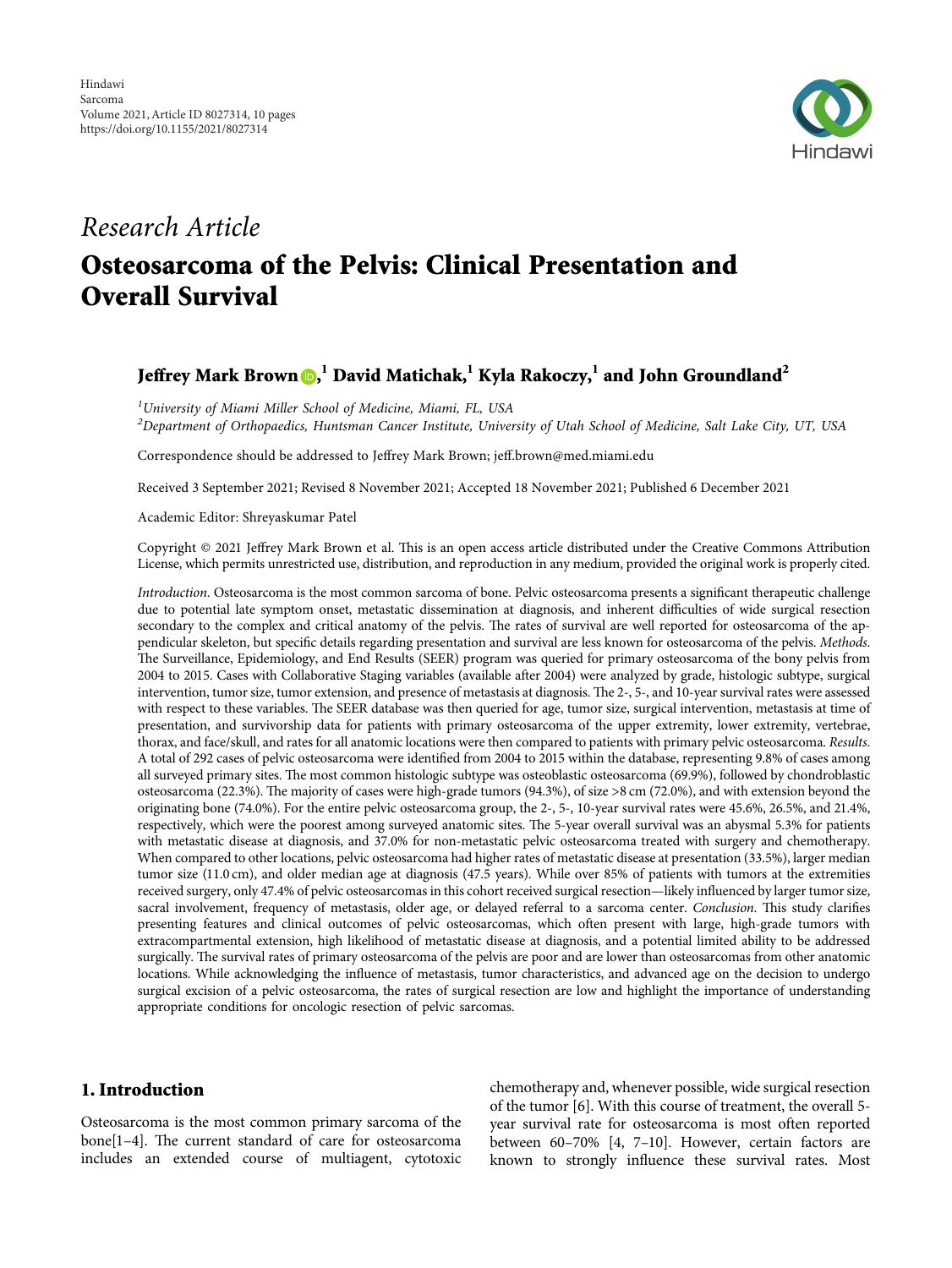notably, the presence or absence of metastatic disease at presentation has profound implications on survival. Patients with no evidence of metastatic disease on presentation have improved survival (70–75% 5-year survival), but patients with distant metastases have a much poorer prognosis (25–35% 5 year survival) [[4](#page-8-0), [8, 9, 11–](#page-8-0)[13](#page-9-0)]. While metastasis may be the most important factor known to influence the prognosis of osteosarcoma, other variables may have effects as well [\[4,](#page-8-0) [14, 15\]](#page-9-0). The impact of the primary site of osteosarcoma on survival rates has been broached in the literature, but detailed assessment of specific anatomic sites has been limited.

While the majority of cases occur about the knee, osteosarcoma may affect any bone within the skeleton. Approximately 5–10% of osteosarcoma cases primarily originate in the bony pelvis  $[8, 16-20]$  $[8, 16-20]$ . The literature indicates that pelvic osteosarcoma has a worse prognosis than osteosarcomas of the appendicular skeleton. Studies investigating the survival rates of primary pelvis osteosarcoma suggest that the 5-year survival rate is between 15–30% rather than the 60–70% rate reported for osteosarcoma as a whole  $[15, 17-27]$ . These studies give important insight into the overall prognosis of pelvic osteosarcoma, yet they are limited by sample size and potential institutional bias and were unable to assess variables that may influence presentation and outcome.

The primary questions of this study are as follows: what are the 2-, 5- and 10-year survival rates of pelvic osteosarcoma, and what factors influence survival? The factors investigated were patient age, histologic subtype, size of the tumor, local invasiveness, grade, metastatic presentation, and treatments rendered. The secondary questions of this study are as follows: what are the differences in metastasis on presentation, and what are the differences in the 2-, 5-, and 10-year survival rates between pelvic osteosarcoma and other anatomic sites of primary osteosarcoma? To maximize the number of patients available for analysis, the National Cancer Institute's Surveillance, Epidemiology, and End Results (SEER) database was used.

#### **2. Methods**

The National Cancer Institute's Surveillance, Epidemiology, and End Results (SEER) database was queried by year of diagnosis, histologic subtype, grade, and anatomic location to identify cases of primary osteosarcoma of the pelvic bones, sacrum, coccyx, and their associated joints (ICD site code C41.4). Cases of conventional/osteoblastic, chondroblastic, fibroblastic, telangiectatic, and Paget-associated osteosarcoma localized to the bony pelvis were included. The term "conventional" osteosarcoma used in this manuscript and the SEER data is assumed to refer largely to osteoblastic osteosarcoma, the most common histologic subtype, in contrast to chondroblastic or fibroblastic subtypes which are explicitly defined in the SEER database. The authors acknowledge possible limitations of histologic description in the SEER data, specifically for tumors described as "conventional." These histologic subtypes corresponded to the respective ICD-0–3 codes 9180/3, 9181/3, 9182/3, 9183/3, and 9184/3.

Cases were grouped by age within one of three categories (age <25, age 25–60, and age >60) and were limited to the years of diagnosis 2004–2015 in order to permit case description by Collaborative Staging variables, as these variables are only available from the year 2004 to 2015. Years after 2015 were excluded as the reporting variables within the database changed, and we wished to minimize any discrepancies in which the data were reported. The variables queried were sex, age, grade, histologic subtype, tumor size, tumor extension, presence of metastasis at diagnosis, and therapeutic intervention. Tumor size was characterized as ≤8 cm or >8 cm. Tumor extension was categorized by confinement within the periosteum of the originating bone (contained), extension beyond the periosteum, infiltrating the adjacent bone or cartilage, and skip metastases. Therapeutic modalities including surgical intervention, radiation, and chemotherapy were queried. Surgical interventions were broadly categorized as either internal hemipelvectomy (resection with retention of the lower extremity), external hemipelvectomy (hindquarter amputation), unspecified surgical intervention, or none. Chi-square tests were used to assess difference of these groups. Survival for the previously described variables and categories was assessed at 2-, 5,- and 10-year intervals using Kaplan–Meier analysis with the SEER Stat software. Log-rank tests with pairwise analysis were performed on the Kaplan–Meier curves to assess for statistical differences between groups. A Cox proportional hazards model was generated to produce a multivariate assessment of the impact of the preceding variables on survival.

The SEER database was then queried for osteosarcoma of the upper extremity, lower extremity, vertebrae, thorax, and face/skull. The same 2004–2015 timeframe was used, and the rates of metastatic disease on presentation, median age, percentage receiving surgical intervention, and the 2-, 5-, and 10-year survival were obtained. The rates of metastasis and survival intervention were compared to those found in the pelvis osteosarcoma cohort, and tested for significance using Chi-square tests. Median age at diagnosis and median tumor size were compared between groups with Kruskal–Wallis tests. Log-rank tests with pairwise analysis were performed on the Kaplan–Meier curves to assess for statistical differences between groups for survival.

#### **3. Results**

*3.1. Presentation of Pelvis Osteosarcoma.* Between 2004 and 2015, the SEER database has a total of 292 cases of primary osteosarcoma localized to the pelvis. The sex distribution was equal, with 149 male patients and 143 female patients across all histologic subtypes. Age at diagnosis ranged from 7 to 89, demonstrating a bimodal distribution, with an overall median age of  $47.5$  years at diagnosis (Figure [1\)](#page-2-0). These findings and other presenting features are summarized in Table [1.](#page-2-0)

Osteoblastic or conventional osteosarcoma was the most common subtype  $(n = 204, 69.9\%)$ , followed by chondroblastic osteosarcoma  $(n=65, 22.3\%)$ , Paget-associated osteosarcoma  $(n=6, 2.1\%)$ , and fibroblastic osteosarcoma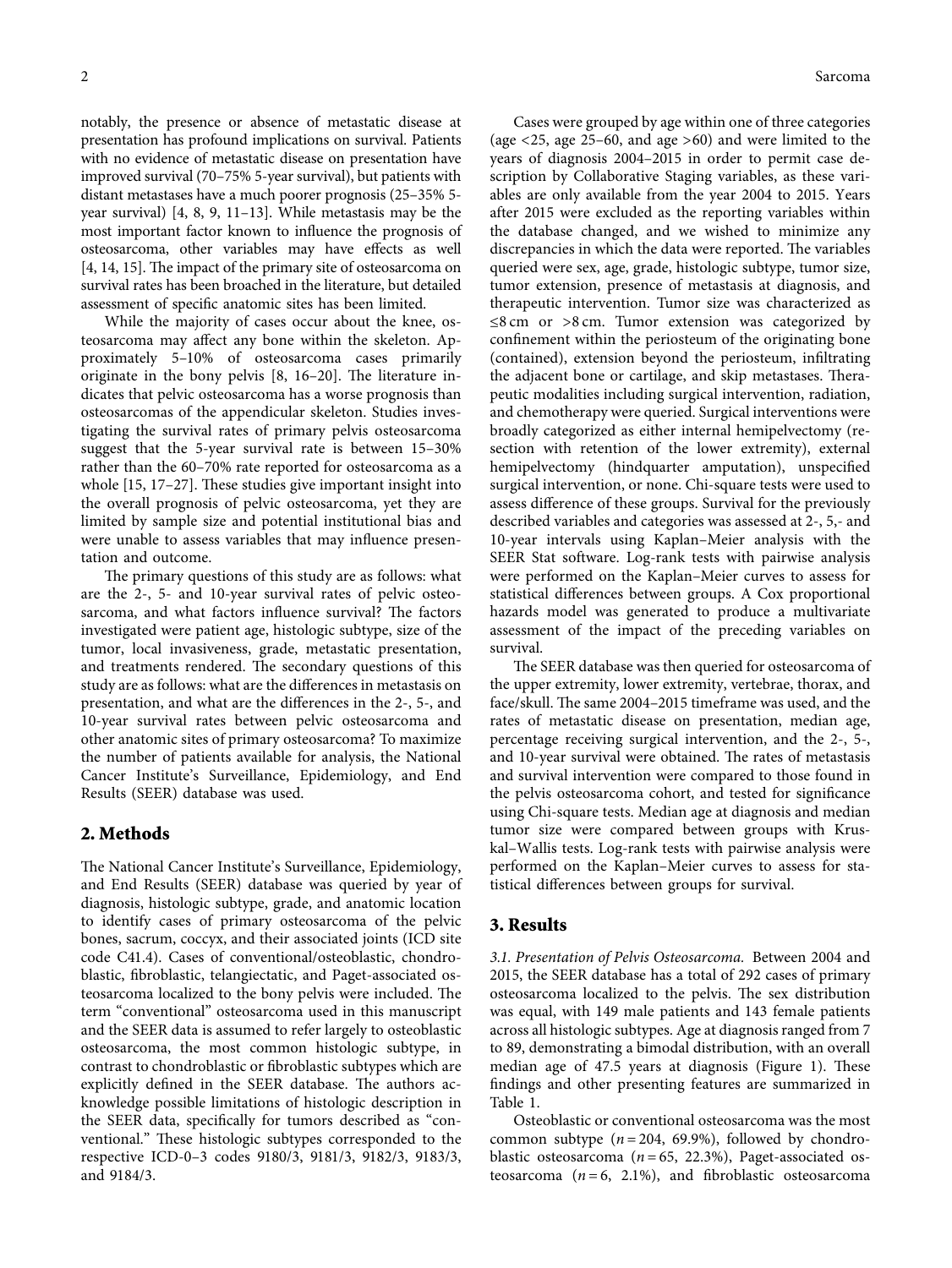<span id="page-2-0"></span>

FIGURE 1: Age group histogram for osteosarcoma of the pelvis. A bimodal distribution is observed in adolescents and older adults.

| TABLE 1: Demographics and tumor characteristics for patients with primary osteosarcoma of the pelvis within the SEER database, |  |  |  |  |  |  |  |
|--------------------------------------------------------------------------------------------------------------------------------|--|--|--|--|--|--|--|
| 2004–2015, with 2-, 5-, and 10-year survival.                                                                                  |  |  |  |  |  |  |  |

|                 | Variable                                        | $\boldsymbol{n}$ |      |        |              |                  |         |  |
|-----------------|-------------------------------------------------|------------------|------|--------|--------------|------------------|---------|--|
|                 |                                                 |                  | %    | 2-year | 5-year       | $10$ -year       | $p^*$   |  |
| All patients    |                                                 | 292              | 100  | 45.6   | 26.5         | 21.4             |         |  |
|                 | Male                                            | 149              | 51.0 | 43.3   | 26.8         | 21.8             | 0.481   |  |
| Sex             | Female                                          | 143              | 49.0 | 48.0   | 26.1         | 20.9             |         |  |
|                 | Age $<$ 25                                      | 96               | 32.9 | 54.0   | 34.3         | 25.0             |         |  |
| Age group       | Age 25-60                                       | 104              | 35.6 | 44.9   | 25.0         | 23.1             | < 0.001 |  |
|                 | Age $>60$                                       | 92               | 31.5 | 28.2   | 12.8         | 12.8             |         |  |
|                 | Osteoblastic                                    | 204              | 69.9 | 41.6   | 23.5         | 20.0             |         |  |
|                 | Chondroblastic                                  | 65               | 22.3 | 55.5   | 29.3         | 26.0             | 0.074   |  |
| Histology       | Paget-associated                                | 6                | 2.1  | 25.0   | $\mathbf{0}$ | $\boldsymbol{0}$ |         |  |
|                 | Other                                           | 17               | 5.8  | 53.8   | 46.2         | 28.8             |         |  |
| Tumor size      | Tumor $\leq 8$ cm                               | 56               | 28.0 | 58.3   | 33.7         | 30.3             | 0.033   |  |
|                 | Tumor $>8$ cm                                   | 144              | 72.0 | 42.1   | 27.0         | 18.1             |         |  |
|                 | Contained to the originating bone               | 63               | 24.8 | 52.3   | 31.7         | 28.5             |         |  |
| Tumor extension | Extension beyond the periosteum                 | 177              | 69.7 | 42.9   | 25.2         | 18.6             | 0.550   |  |
|                 | Infiltrating the adjacent bone or cartilage     | 55               | 21.7 | 39.5   | 23.7         | 14.2             |         |  |
|                 | Skip metastasis                                 | 10               | 3.4  | 50.0   | 50.0         | 50.0             |         |  |
|                 | None at presentation                            | 183              | 66.5 | 59.7   | 36.5         | 28.6             |         |  |
| Metastasis      | Metastasis at any location                      | 92               | 33.5 | 12.7   | 5.3          | 0                | < 0.001 |  |
|                 | Metastasis to lung only                         | 41               | 14.9 | 20.5   | 5.1          | $\mathbf{0}$     |         |  |
|                 | Metastasis to lung and other nonlymph node site | 36               | 13.1 | 7.4    | 7.4          | $\mathbf{0}$     |         |  |
|                 | None                                            | 152              | 52.6 | 23.4   | 11.0         | 11.0             |         |  |
|                 | Any surgery                                     | 137              | 47.4 | 65.1   | 39.6         | 30.4             |         |  |
| Surgery         | Internal hemipelvectomy/excision                | 94               | 32.5 | 68.7   | 48.4         | 37.5             | < 0.001 |  |
|                 | External hemipelvectomy                         | 7                | 2.4  | 57.1   | 14.3         | 0                |         |  |
|                 | Unspecified surgical procedure                  | 36               | 12.5 | 59.4   | 28.1         | 20.1             |         |  |
| Radiation       | Received radiation and surgery                  | 19               | 30.2 | 60.0   | 37.5         | 37.5             |         |  |
|                 | Received radiation without surgery              | 44               | 69.8 | 16.7   | 0.0          | 0.0              |         |  |

<sup>∗</sup>*p* values are for Kaplan–Meier log-rank tests for pooled variables in each subcategory.

 $(n=7, 2.4\%)$ ; telangiectatic, parosteal, periosteal, and small cell osteosarcomas had 3 or fewer cases each  $\left($  <1%). The median age of diagnosis for conventional osteosarcoma was 53.5 years. Chondroblastic osteosarcoma manifested in a significantly younger patient population than conventional osteosarcoma, with a median age at diagnosis of 22 years (*p* < 0*.*001). Paget-associated osteosarcoma presented in an older population, with a median age of diagnosis of 67.5 years, which was not significantly different from that of conventional osteosarcoma in this cohort ( $p = 0.119$ ).

Detailed measurements of tumor size were available for 200 cases. The median size of the tumors was  $11.0$  cm, with a range of 2.0 to 34.0 cm (Figure [2\)](#page-3-0). There were 144 tumors greater than 8.0 cm (72.0%) and 56 tumors of 8.0 cm or smaller (28.0%).

Tumor extension was reported for 254 cases across all osteosarcoma subtypes, with 63 (24.8%) tumors contained to the originating bone versus 177 (69.7%) invasive or extracompartmental tumors, defined as expanding past the originating bone. Of the extracompartmental tumors, 112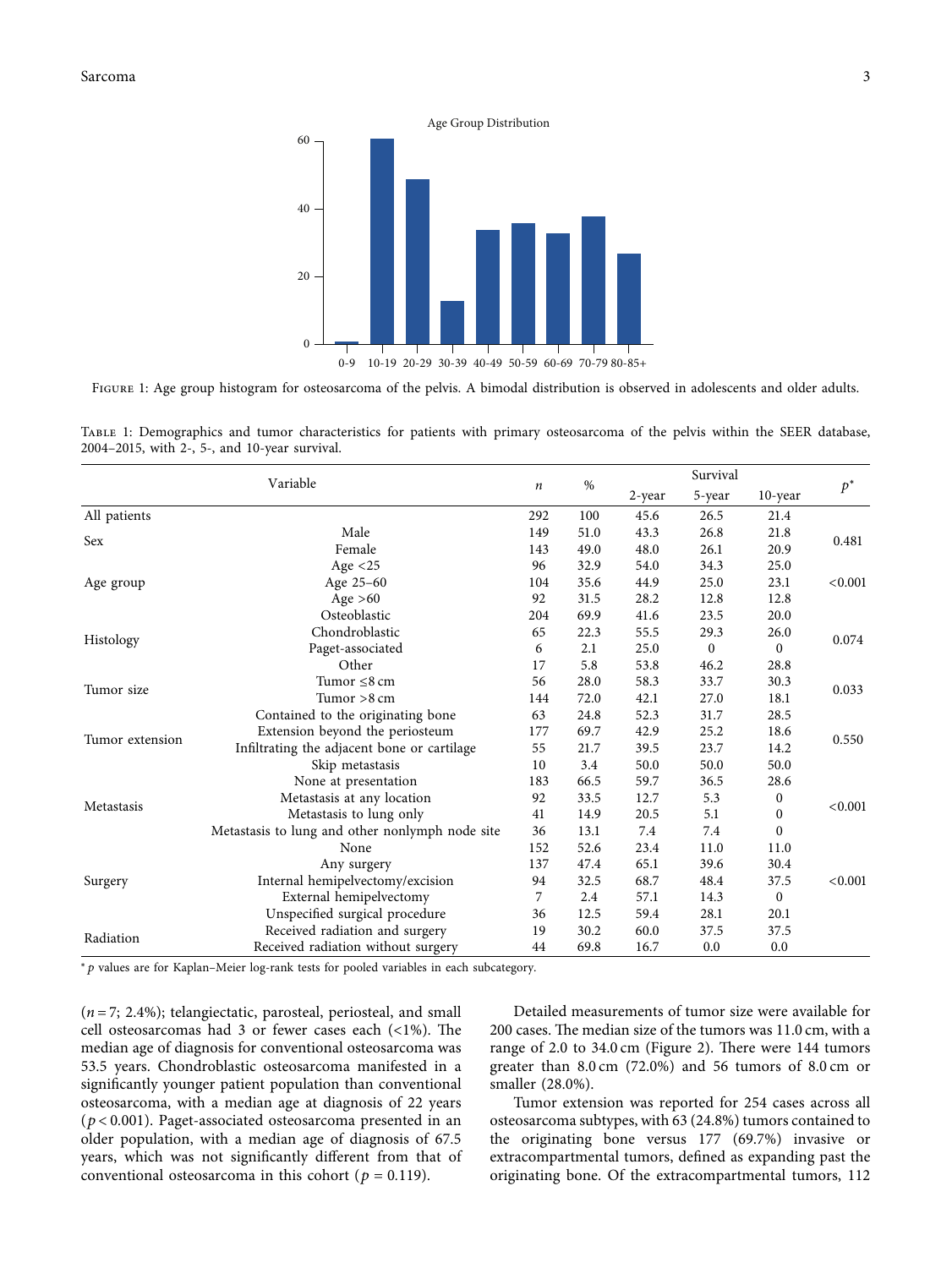<span id="page-3-0"></span>

FIGURE 2: Tumor size histogram for osteosarcoma of the pelvis. The median tumor size was 11.0 cm and was the largest among surveyed anatomic sites.

were clearly defined in the database as extending through the periosteum, 55 invaded the adjacent bone or cartilage, and 10 demonstrated skip lesions. There was no significant difference between the invasiveness of conventional/osteoblastic osteosarcoma and chondroblastic osteosarcoma  $(p = 0.308)$ . However, the average tumor size of chondroblastic histology (125.7 mm) was significantly greater than of conventional histology (108.5 mm,  $p = 0.038$ ).

Data regarding the presence of metastasis at diagnosis were available for 275 pelvic osteosarcoma cases. Across all osteosarcoma subtypes, 92 (33.5%) cases presented with metastasis at diagnosis and 183 (66.5%) cases presented without evident metastasis. When the location of the metastasis was reported, the lung was the most common site, having involvement in at least 83.7% of the cases. Lymph node metastasis was noted in 9.4% of cases—usually associated with concurrent lung involvement. There was no statistical difference regarding presence of metastasis between osteosarcoma histologic subtypes and metastasis rate, nor was there a statistical difference between the presence of metastasis and the size of the tumor ( $p = 0.446$  and  $p = 0.254$ , respectively).

Histologic grade was described for only 193 cases. The large majority of cases were described as high grade (94.3%), with only 5.7% of cases reported as low grade. The median age for low-grade cases was 44 years, compared to 48.5 years for high-grade cases, which was not significantly different. Of the 11 cases described as low grade, five had conventional/osteoblastic histology, four had chondroblastic histology, and one each had fibroblastic and intraosseous welldifferentiated histology. There was no significant difference in tumor size between low- and high-grade cases. All lowgrade cases were nonmetastatic on presentation, and 73% underwent surgical resection.

Information regarding surgical intervention of the primary tumor site was available for 289 cases of pelvic osteosarcoma, with 137 (47.4%) patients undergoing surgery and 152 (52.6%) patients reportedly not receiving any surgical intervention. Of the 127 surgical cases, 94 were treated with

internal hemipelvectomy and limb salvage, while 7 were clearly treated with external hemipelvectomy/hindquarter amputation. Thirty-six patients had surgery, but the intervention could not be deduced from the codes, as they were coded as hemipelvectomy or surgery, not otherwise specified, leading to confusion as to whether these were internal or external hemipelvectomies. We therefore did not perform statistical assessment between types of surgical interventions, beyond assessing surgery on a "yes/no" categorical basis. Within these limitations, we could assess the association between surgery and several variables, including age, histologic subtype, tumor size, invasiveness, and presentation with metastatic disease. There was no association between the likelihood of having surgical intervention and histologic subtype, tumor size, or tumor invasiveness. There were significant differences, however, in the likelihood of surgical intervention based on age as well as presentation with metastatic disease. With regards to age, surgery was performed in 60.6% of patients <25 years of age and in 52.4% of patients who were 25–60 years of age, but only 27.1% of patients >60 years of age (*p* < 0*.*001 between age >65 and the age <25 and 25–60 groups). In cases where metastatic disease was present at the time of diagnosis, only 20.7% underwent surgical resection for local control, compared to 62.6% of patients having surgery when presenting without evident metastatic disease  $(p = 0.010)$ . When combining the variables of age and metastatic presentation, metastasis at diagnosis was associated with low percentages of surgical intervention, regardless of the age group. For those patients with metastasis at diagnosis, the percentage having surgery was 25.9% for <25 years, 21.9% for the 25–60 group, and 16.1% for  $>60$  age group ( $p = 0.578$ ).

Information regarding the use of chemotherapy was available for 292 patients, but the data were not patent when assessed closely. The database identified 207 (70.9%) patients who received chemotherapy, while 85 (29.1%) had "unknown" or no use of chemotherapy. Effectively dividing these 85 patients into a group that clearly had no chemotherapy and a group with an unknown status could not be done within the confines of the database. Despite this limitation, division of patients who clearly received chemotherapy could be assessed by tumor size, metastatic disease, and age. There was no significant association between reported use of chemotherapy with tumor size or metastatic disease. However, there was a significant relationship between chemotherapy use and patient age. In patients under 25 years of age, 94.3% received chemotherapy, while 77.3% of patients aged 25–60 and 38.2% of those >60 had clearly reported treatment with chemotherapy  $(p < 0.001)$ .

In a similar fashion, data regarding radiation use were "reported" for 292 patients, with 63 (21.6%) receiving radiotherapy and the remaining 229 patients (78.4%) with no use of radiation or "unknown" radiation status. Dividing this group of 229 patients into an unknown group and a "no treatment" group could not be clearly done, so statistical assessment was not performed for this subset.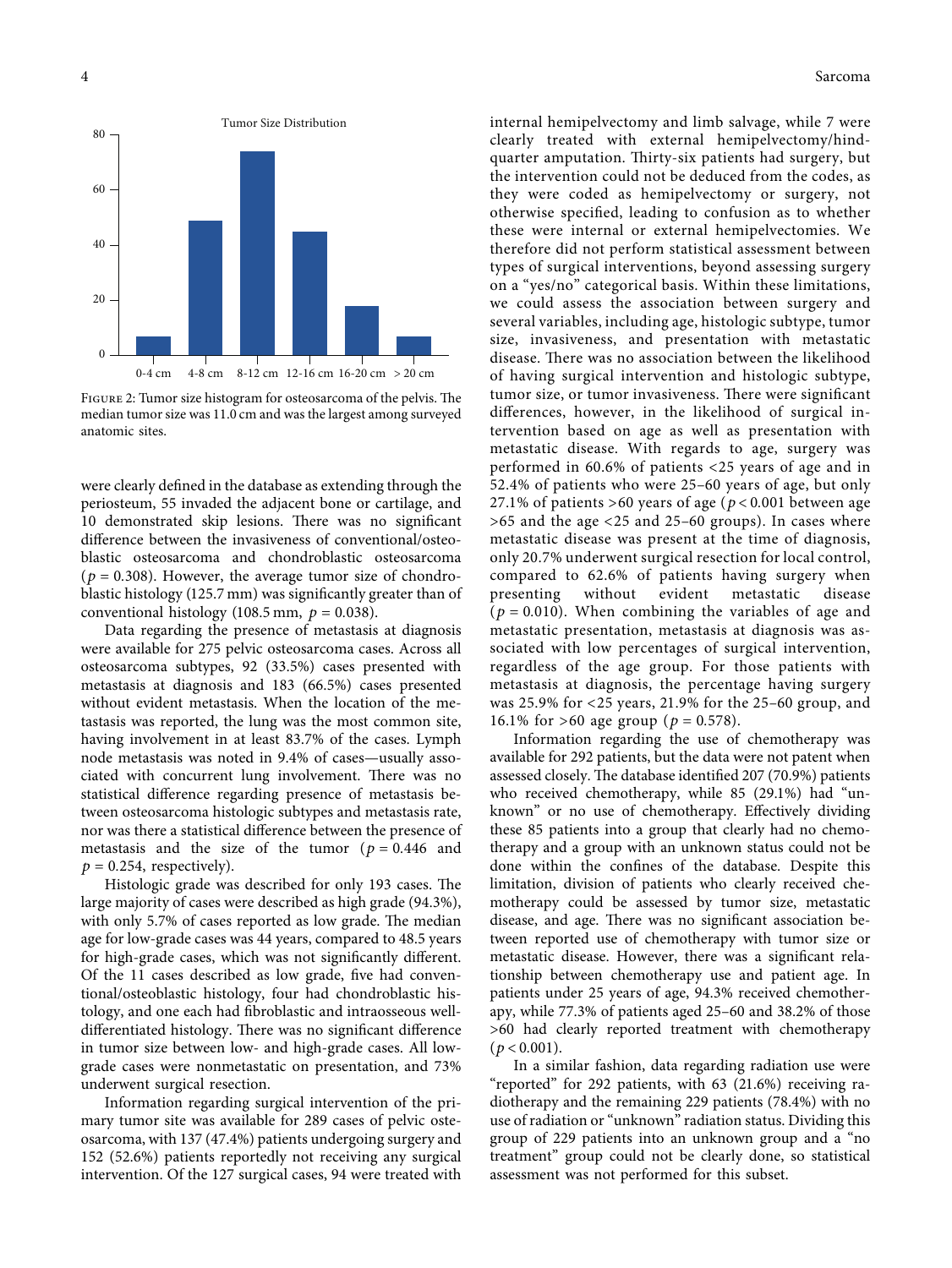*3.2. Survival Rates of Primary Osteosarcoma of the Pelvis.* For the entire cohort of the SEER database from 2004 to 2015, the 2-, 5-, and 10-year survival rates for primary osteosarcoma of the pelvis are 45.6%, 26.5%, and 21.4%, respectively (Figure 3). In consideration of the confounding influence of metastasis and histologic grade, the 2-, 5-, and 10-year survival for high-grade pelvic osteosarcoma without metastasis at presentation was 55.7%, 35.5%, and 24.8%, respectively. The survival for the nonmetastatic, high-grade subgroup was not significantly different than the survival for the entire cohort ( $p = 0.068$ ). Survival outcomes for the entire pelvis cohort and subgroups are summarized in Table [1](#page-2-0).

For pelvic osteosarcoma, the overall survival varied by age (Figure 4). Patients under the age of 25 had a 5-year survival of 34.3% (95% CI 24.3–44.5), compared to 25.0% (95% CI 15.9–35.1%) for patients aged 25–60 and 12.8% (95% CI 4.7 $-25.2%$ ) for patients over the age of 60. These differences were not statistically different between under 25 and 25–60 age groups ( $p < 0.074$ ), but survival for the over 60 age group was significantly worse than the other two age groups ( $p < 0.001$ ).

The overall survival of chondroblastic osteosarcoma demonstrated statistically significant, better outcomes than conventional/osteoblastic osteosarcoma across all timepoints ( $p = 0.019$ ). When assessed by subtype, the 5-year survival for conventional osteosarcoma was 23.5% (95% CI 16.6–31.1%) versus 29.3% (95% CI 17.5–42.1%) for the chondroblastic osteosarcoma subtype. Data on the uncommon osteosarcoma subtypes, including fibroblastic, telangiectatic, and Paget-associated osteosarcoma, are scarce, and comparative survival statistical assessment could not be completed in this series due to the limited number of cases.

The overall survival of patients with tumors  $\leq 8$  cm was significantly greater than cases with tumors >8 cm ( $p = 0.033$ ). The 5-year survival rate for tumors  $\leq 8$  cm was 33.7% (95% CI 18.5–49.6%) compared to 27.0% (95% CI 19.0–35.7%) for tumors of size >8 cm. Local invasiveness of the tumor did not influence the overall survival in this cohort of patients.

The presence of metastatic disease at diagnosis had a profound, statistically significant impact on survival at all time points (*p* < 0*.*001). Cases of pelvic osteosarcoma diagnosed with evident metastatic disease at presentation had a 5-year survival of 5.3% (95% CI 1.3–13.7%) compared to the 5-year survival of 36.5% (95% CI 28.2–44.9%) for cases without diagnosed metastatic disease on presentation (Figure [5\)](#page-5-0). No patients in the metastatic group survived to 10 years, whereas 28.6% of the group without metastatic disease at presentation survived to 10 years.

Patients treated with surgery fared better than those who did not receive surgery. The 5-year survival of the surgical group for pelvic osteosarcoma was 39.6% (95% CI 30.2–48.9%) versus 11.0% (95% CI 5.7–18.5%) for those who did not receive surgery (*p* < 0*.*001, Figure [6\)](#page-5-0). Among patients with non-metastatic, high-grade tumors clearly defined as having received surgical resection and chemotherapy, the 5 year survival was 37.0% (95% CI 24.4–49.6%). Details



Figure 3: Kaplan–Meier survival curve for all pelvic osteosarcoma patients in this SEER cohort.



Figure 4: Kaplan–Meier survival curves for pelvic osteosarcoma patients by age group.

regarding the survival of specific types of surgery are listed in Table [1,](#page-2-0) but there are significant constraints on interpreting statistical difference between surgical interventions due to coding ambiguity and the high proportion of cases listed as "hemipelvectomy, not otherwise specified." The 5-year survival for patients definitively described as having received internal hemipelvectomy or a similar excisional procedure was 48.4% (95% CI 35.9-59.9%). The 5-year survival for patients receiving internal hemipelvectomy with high-grade tumors and no metastatic disease on presentation was 46.1% (95% CI 30.2–60.5%). Only 7 patients were explicitly described as having received external hemipelvectomy or hindquarter amputation, with a 5-year survival of 14.3% (95% CI 0.7–46.5%). Patients who underwent radiation in conjunction with surgery had a 5-year survival of 37.5% (95% CI 7.3–44.9%), while none of the patients who had radiation without surgery were alive at 5 years. These rates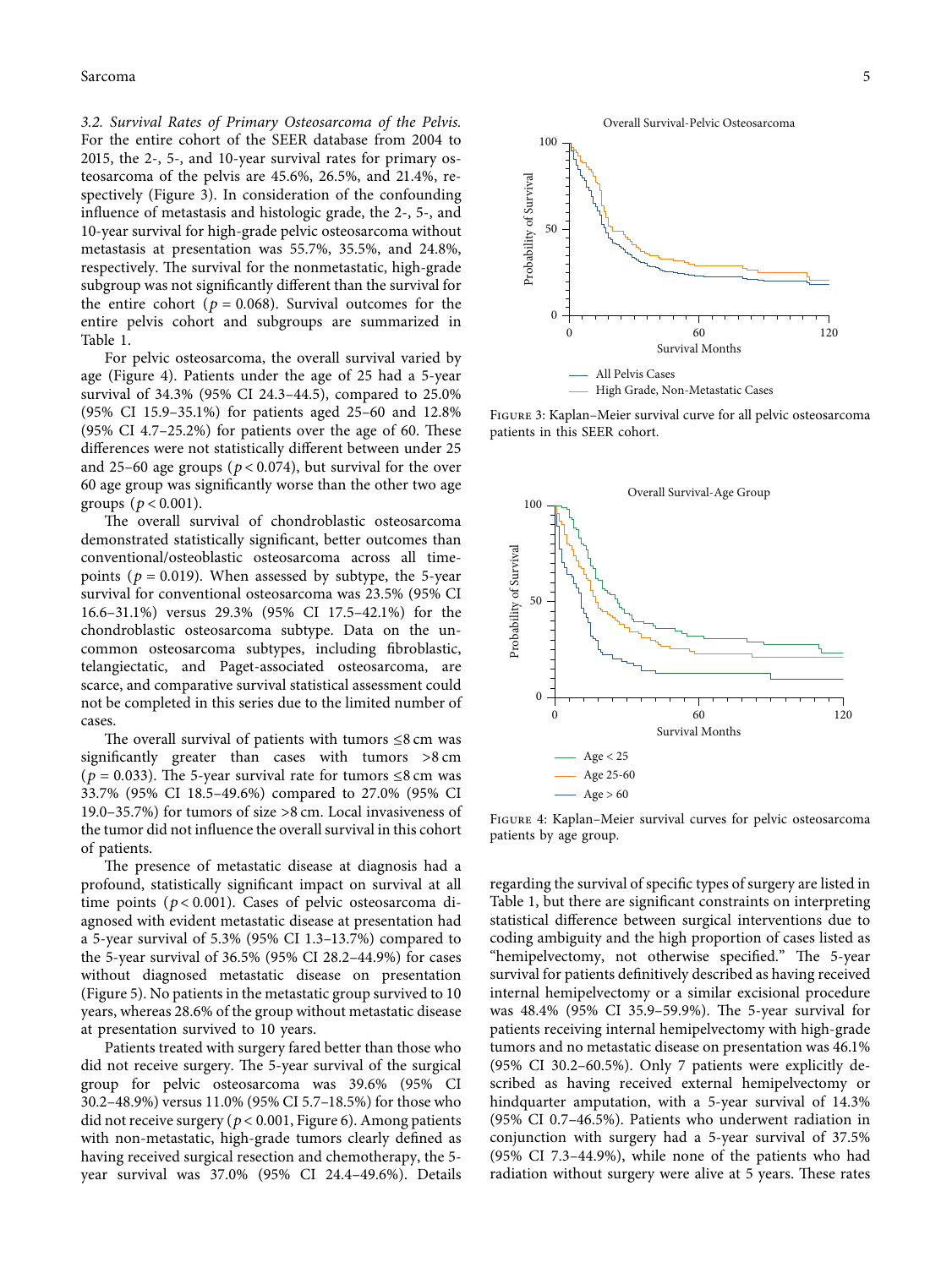<span id="page-5-0"></span>

Figure 5: Kaplan–Meier survival curves for pelvic osteosarcoma patients by presence of metastatic disease.

were not compared for statistical significance given the extent of absent data within the radiation reporting category.

A Cox proportional regression analysis was performed, which demonstrated older age, presence of metastatic disease at diagnosis, larger tumor size, and non-surgical status to be the most significant variables predicting worse overall survival. Sex, histologic subtype, and tumor invasiveness were not significant predictors of survival in this hazards model. Use of chemotherapy or radiation was not incorporated into the hazards model due to the unreliability of the data. These findings are summarized in Table [2](#page-6-0).

*3.3. Comparison of Pelvic Osteosarcoma to Osteosarcoma from Other Anatomic Sites.* Between 2004 and 2015, the SEER database has data for a total of 292 cases of primary osteosarcoma of the pelvis, representing 9.8% of patients among 366 cases of primary upper extremity osteosarcoma, 1852 cases of the lower extremity, 79 cases of the vertebral column, 79 cases of the thorax, and 324 cases at the face/skull. The database yielded statistically significant higher rates of metastatic disease on presentation and worse survival for patients with primary osteosarcoma of the pelvis when compared to all other anatomic locations, except the spine (Table [3](#page-6-0)). The rate of metastatic disease on presentation varied among anatomic locations, such that 21.9% of upper extremity osteosarcoma was metastatic at diagnosis, compared to 18.7% for the lower extremity, 24.7% at the vertebral column, 19.7% at the thorax, and 4.2% at the face/skull bones, and the rate of metastasis at diagnosis was highest for pelvic tumors at 33.5%, which was significantly greater than the rate of metastasis at the upper/lower limbs and facial bones ( $p < 0.05$ ). These data are summarized in Table [3](#page-6-0).

The 5-year survival for patients with upper extremity osteosarcoma was 57.7% (95% CI 52.0–63.0%), the lower extremity was 66.1% (95% CI 63.8–68.3%), the vertebral column was 33.0% (95% 21.5–44.8%), the thorax was 60.0% (95% CI 44.8–72.3%), and the face/skull was 62.5% (95% CI 56.1–68.6%; Figure [7\)](#page-6-0). This compares to  $26.5%$  5-year



Figure 6: Kaplan–Meier survival curves for pelvic osteosarcoma patients by status of surgical intervention.

survival of primary osteosarcoma of the pelvis (95% CI 20.5–32.8%). Each anatomic site was significantly different in survival when compared to the pelvis ( $p < 0.001$ ), with the exception of the spine cohort.

#### **4. Discussion**

The primary purpose of this study was to investigate the presentation and outcomes of osteosarcoma of the pelvis as a distinct clinical entity. The secondary purpose of this study was to compare these outcomes to osteosarcomas from other anatomic sites. The data collected shed light on the nature of primary osteosarcoma of the pelvis and demonstrate meaningful, statistically significant differences in the prognosis of pelvic osteosarcoma when compared to other anatomic sites.

This study presents 292 pelvis osteosarcoma patients within the SEER database from 2004 to 2015. The timeframe was selected so that the Collaborative Staging variables (tumor size, metastasis, invasiveness) could be assessed, both in terms of their descriptive presenting characteristics and their influence on overall survival. Pelvic osteosarcoma, as demonstrated by the current assessment, tends to present as large, high-grade, invasive tumors with a high rate of metastatic disease on presentation. The factor that had the most profound influence on survival in this cohort of patients was the presence of metastasis at time of presentation. The 5-year survival for this subset of patients was 5.3%, and none of these patients survived to 10 years. Other factors that affected survival were age at diagnosis and the "eligibility" to be a surgical candidate.

Surgical intervention, when compared to no surgical intervention, is associated with improved survival in this study. While this result is unsurprising, given the totality of the medical literature dedicated to the treatment of osteosarcoma and this literature's support of wide surgical resection for osteosarcoma, interpretation of the surgical intervention in any cohort of pelvis osteosarcoma patients must be closely considered. Certainly, surgical resection is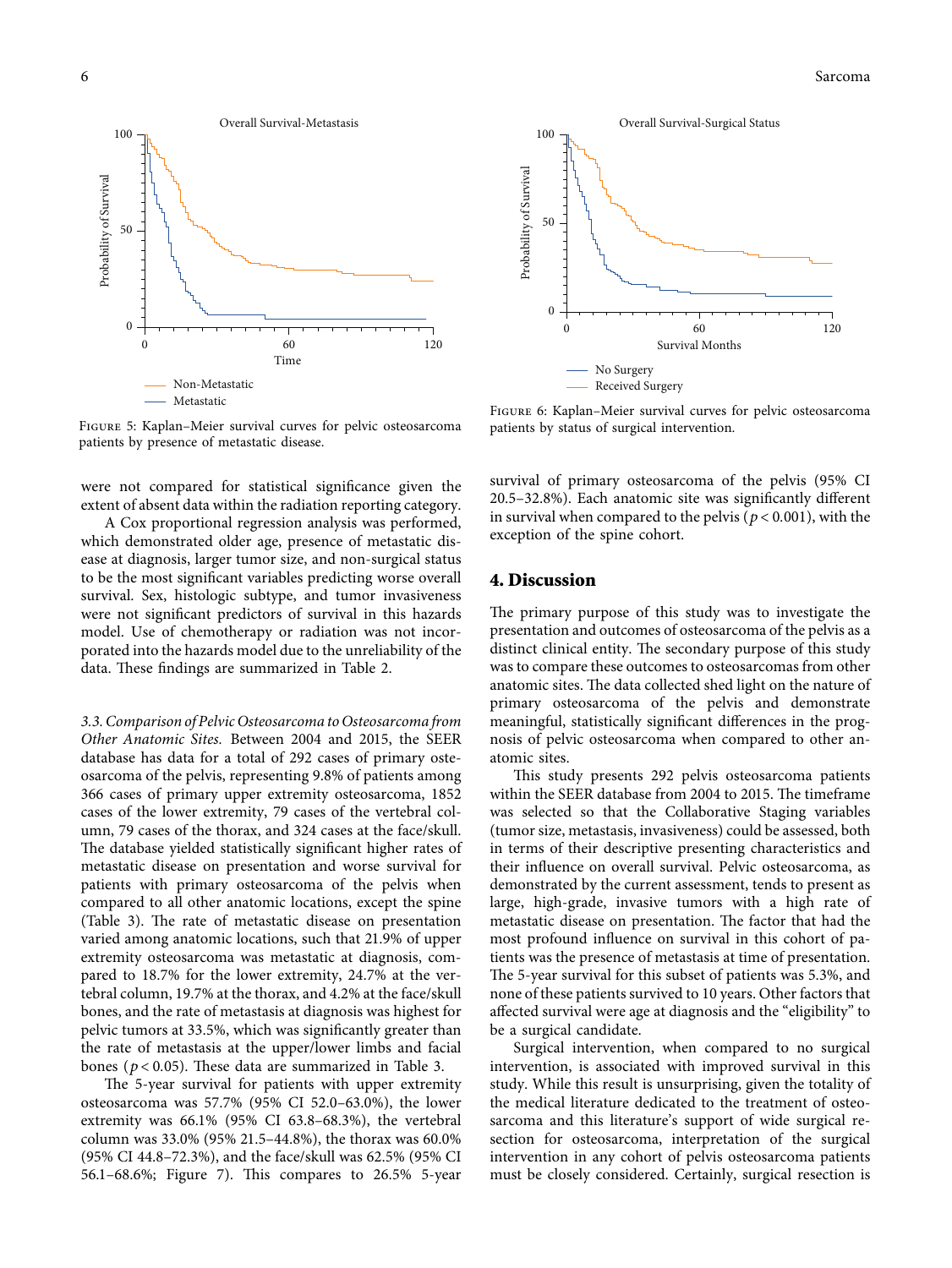#### <span id="page-6-0"></span>Sarcoma and the state of the state of the state of the state of the state of the state of the state of the state of the state of the state of the state of the state of the state of the state of the state of the state of th

Table 2: Cox proportional hazards model.

| Variable                           | Hazard ratio | 95% confidence interval |         |
|------------------------------------|--------------|-------------------------|---------|
| Age <25 (reference)                |              |                         |         |
| Age 25-60                          | 1.641        | 1.079-2.495             | 0.020   |
| Age $>60$                          | 2.358        | 1.440-3.859             | < 0.001 |
| Male (reference)                   |              |                         |         |
| Female                             | 1.034        | $0.732 - 1.461$         | 0.850   |
| Osteoblastic histology (reference) |              |                         |         |
| Chondroblastic histology           | 0.705        | $0.461 - 1.078$         | 0.107   |
| Intracompartmental (reference)     |              |                         |         |
| Extracompartmental                 | 1.062        | $0.655 - 1.724$         | 0.806   |
| Nonmetastatic (reference)          |              |                         |         |
| Metastatic at diagnosis            | 2.839        | 1.845-4.367             | < 0.001 |
| Tumor $\leq 8$ cm (reference)      |              |                         |         |
| Tumor $>8$ cm                      | 1.541        | $1.017 - 2.336$         | 0.042   |
| No surgery (reference)             |              |                         |         |
| Received surgery                   | 0.551        | $0.365 - 0.831$         | 0.004   |

Table 3: Comparison of pelvis osteosarcoma to other anatomic locations and overall survival at 2, 5, and 10 years.

| Anatomic site    | n    | $\%$ | Median age at<br>diagnosis (years) | Median tumor<br>size $(cm)$ | Metastasis at diagnosis (%) | Received       | Survival |         |                |
|------------------|------|------|------------------------------------|-----------------------------|-----------------------------|----------------|----------|---------|----------------|
|                  |      |      |                                    |                             |                             | surgery $(\%)$ | 2-year   |         | 5-year 10-year |
| Pelvis           | 292  | 9.8  | 47.5                               | 11.0                        | 33.5                        | 47.4           | 45.6     | 26.5    | 21.4           |
| Upper limb       | 366  | 12.2 | $19.0*$                            | $9.5*$                      | $21.9*$                     | $84.9*$        | $76.4*$  | $57.7*$ | $54.3*$        |
| Lower limb       | 1852 | 61.9 | $17.0*$                            | $9.2*$                      | $18.7*$                     | 88.4*          | $81.0*$  | $66.1*$ | $59.3*$        |
| Face and skull   | 324  | 10.8 | 43.5                               | $4.5*$                      | $4.2*$                      | $89.2*$        | $75.1*$  | $62.5*$ | $54.5*$        |
| Vertebral column | 79   | 2.6  | 53                                 | $5.5*$                      | 24.7                        | $70.9*$        | 53.1     | 33.0    | 30.9           |
| Thorax           | 79   | 2.6  | 46                                 | $6.8*$                      | 19.7                        | $81.0*$        | $73.6*$  | $60.0*$ | $57.0*$        |

Asterisk (<sup>∗</sup>) denotes difference from the pelvis at significance level <0.05.



Figure 7: Kaplan–Meier survival curves for all osteosarcoma patients by primary anatomic site.

part of the gold standard treatment of osteosarcoma, and any regimen that does not routinely include wide surgical resection of osteosarcoma fails to meet this standard [[6](#page-8-0)]. Without surgery, a resultant decline in survival is to be expected. Yet, in the current study, 52.6% of patients did not receive surgical resection of their tumor. Rather than representing a profound deviation from the gold standard of the

participating institutions of the SEER registry, we infer and recognize that this large proportion of the cohort may have presented with tumors that were either deemed "unresectable" or associated with metastatic disease before the time of expected surgical intervention. Indeed, 51.8% of patients that did not have surgical intervention had metastatic disease on presentation, higher than the 33.5% metastatic rate noted for the entire cohort. However, this means that nearly half of the pelvic osteosarcoma patients who did not get surgery had no metastatic disease on presentation. Some other measure or clinical feature(s) were factored into the patients' and medical teams' decision to deem these tumors "unresectable." Age was one of those factors in this series but does not fully explain the division of the cohort into surgical and non-surgical candidates. In fact, this data set did not demonstrate tumor size or local invasiveness to be different between the surgical and non-surgical groups.

The dataset does have significant limitations that limit a full exploration of the factors that went into the decision to have surgery or not. For example, some investigators in the literature list sacral extension of an osteosarcoma as a contraindication to surgery. The SEER database does not list this specific circumstance as a variable. While it may be that the shortcomings of the data set are responsible for not demonstrating significant differences between these two surgical groups in regard to the potentially relevant tumor variables, we suspect that there may be an element of a "gestalt" at play. That is to say, the resectability of a specific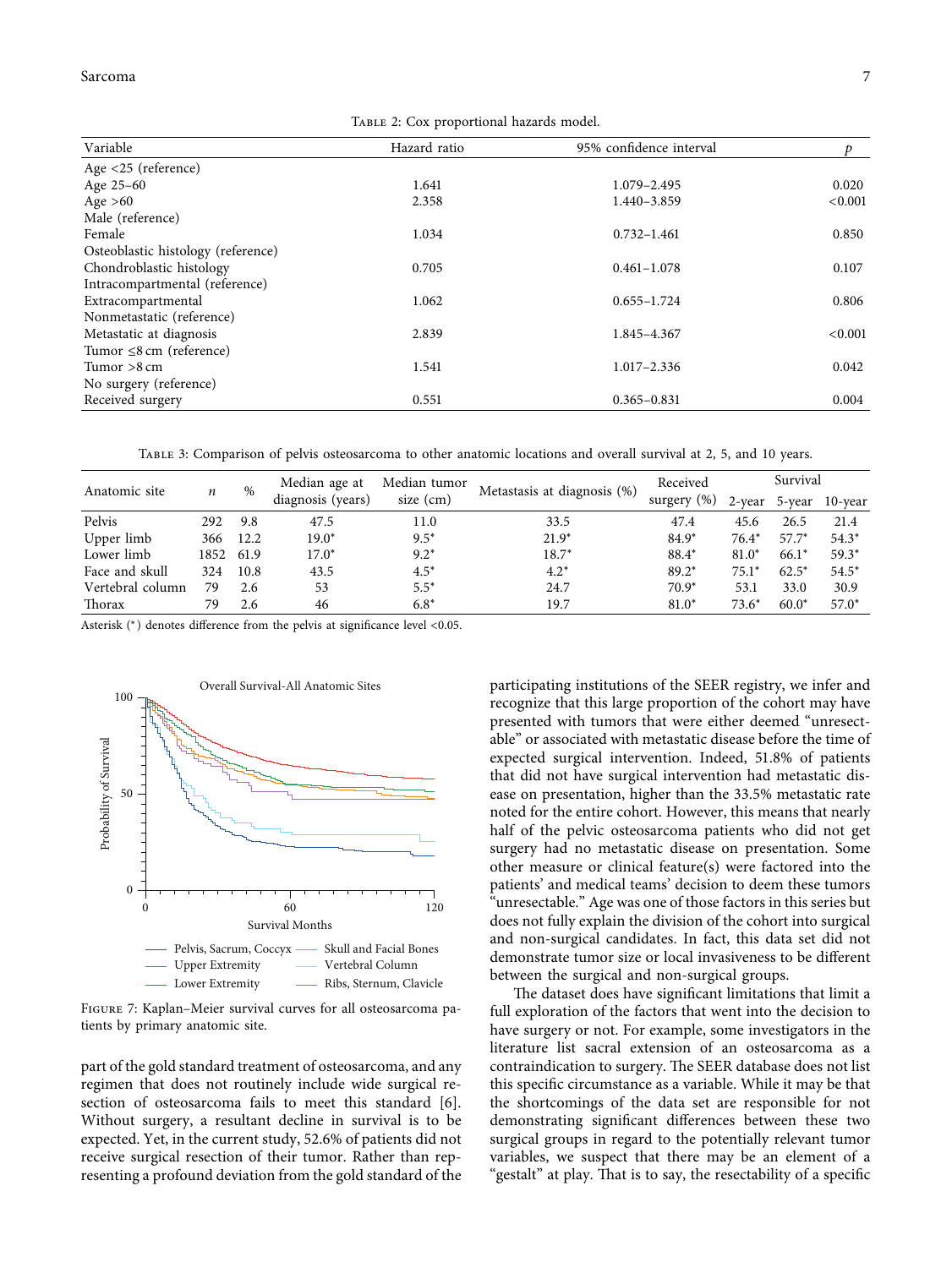pelvis osteosarcoma is assessed by the totality of factors involved in the presentation, and, of the cases of pelvis osteosarcomas noted in the SEER database between 2004 and 2015, half presented with features that were deemed surgically unresectable—even when a dismal, subsequent prognosis was likely known to the patient and sarcoma medical team. In this sense, resectability of the tumor is, in itself, an important prognostic factor, even if the concept is difficult to precisely define within the limits of the database variables. Likewise, caution should be used to refrain from simply inferring that survival in pelvic osteosarcoma would necessarily be improved if only surgical intervention was done for lesions that would otherwise be deemed "unresectable." Whenever possible, surgical resection should be advocated, and referral to a sarcoma center that specializes in such care is a must, but data demonstrating limited long-term survival also suggest that surgical procedures with undue morbidity may not be in the patient's best interest if the totality of the presentation would suggest a limited survival prognosis. Despite the limitations of the SEER data and potential coding inaccuracies and taking into account the influence of metastasis and patient age on the decision to undergo pelvic tumor resections, these data introduce the possibility that many patients in this review were surgically undertreated.

In reviewing the literature of studies dedicated to pelvic osteosarcoma, the 5-year survival rates reported in this study are similar to prior manuscripts [[8,](#page-8-0) [15, 17–26\]](#page-9-0). Previously published, dedicated pelvis series have had between 19 and 121 patients, with overall 5-year survival rates of 13–34%. Based on the data from the current study, this range is likely due to the varying presenting features of the osteosarcoma and their influence on inclusion criteria for each manuscript. Isakoff et al. [[18\]](#page-9-0), for example, only included surgical candidates in their study and reported a 5-year survival rate of 38%, while Donati et al. [[15\]](#page-9-0) reported on all patients presenting with osteosarcoma, and they noted a 5-year survival of 15%. The 5-year survival rates for these cohorts of pelvic osteosarcoma are available in Table [4](#page-8-0).

Comparison of the survival rates of osteoblastic and chondroblastic histology in the present study demonstrates significant and superior overall survival on univariate assessment for cases of pelvic osteosarcoma with chondroblastic histology—a result that runs in contradiction to previously published findings. Tsagozis et al. describe poor survival of chondroblastic osteosarcoma relative to osteoblastic osteosarcoma and suggest this is likely a result of poor response to chemotherapy and higher rate of metastasis with chondroblastic histology [\[26\]](#page-9-0). In fact, they describe the percentage of tumor necrosis to decrease in inverse proportion to the percentage of chondroblastic elements. Notably, the median age for chondroblastic histology in this cohort was 22 years, compared to 53.5 years for osteoblastic histology, and when survival outcomes were stratified by age, there was no significant difference in survival between histologic subtypes. Overall, this suggests patient age is a confounding variable for the unexpected survival rates observed between these two subtypes; therefore, this reported survival should be interpreted with caution. There would be benefit in exploring age differences relative to osteosarcoma histology in future large-scale studies.

In regard to surgical resection, the literature demonstrates the difficulties in obtaining negative (R0) margins in the resection of pelvis osteosarcoma. For example, Fahey et al. deemed that only 18 of their 25 pelvis osteosarcoma patients were surgical candidates and of the 18 surgical patients they treated, only 4 (22.2%) had wide, negative margins [\[24\]](#page-9-0). Similarly, Parry et al. attempted treatment as cure in 79 of their 121 patients, but only deemed 53 of these tumors resectable; they were able to achieve a wide resection in 18 of these 53 patients (34.0%) [\[22\]](#page-9-0). For Fuchs et al., an "adequate" margin was achieved in 30 of their 43 patients (69.8%) [[22\]](#page-9-0). Likewise, Donati et al.reviewed 60 pelvic osteosarcoma cases; they deemed 30 cases resectable and, of the 30 patients who underwent surgery, obtained a wide, negative margin in 18 (60%) [[21\]](#page-9-0). These reports illustrate the difficulties of the pelvis as a site of osteosarcoma: even when selecting patients for resectability, achieving a negative, wide surgical margin is difficult and often unpredictable.

In the second portion of our assessment of the SEER database, the overall survival was worse for osteosarcomas of the pelvis than other anatomic sites, with the exception of the spine. The reason for this worse outcome is likely multifactorial, but a profound influence on the poor prognosis of pelvic osteosarcoma is likely due to the increased rate of metastasis of pelvic osteosarcoma versus other sites and the number of pelvic tumors deemed unresectable by the treatment team. When comparing pelvic osteosarcoma to other anatomic locations of osteosarcoma, the pelvis tumors presented with a statistically significant higher rate of metastatic disease, with the exception of the spine. That being said, even in cases when metastasis was not present at time of diagnosis, the survival rates of pelvic osteosarcoma remained significantly worse than those rates reported in other non-spine anatomic sites. In this series, the 5-year survival of pelvis osteosarcoma without metastasis at diagnosis was 36.5%, which is worse than other anatomic sites, even when the data for those other sites include patients presenting with metastatic disease  $[4, 8-10]$ . This suggests that there are features inherent to pelvis osteosarcoma, beyond the higher rates of metastasis on presentation versus other anatomic sites, which make this location worse than other sites in the body. The data of this study and prior literature suggest these features may include differences in (1) age, (2) the rate of resectability, and (3) the rate of obtainable, negative surgical margins between pelvis osteosarcoma and other anatomic locations.

The limitations of this study are those inherent to any database study. The quality of data is dependent upon the input. Even if small, variations in treatments, follow-up, and reporting likely exist between the institutions participating in the SEER database. The influence of these variations must be acknowledged. In order to minimize the influence of changing treatment protocols and the quality of staging studies over time, we restricted our search to the years 2004–2015. In addition to the fact that treatment protocols during this timeframe have not substantially changed from current practice, this allowed us to query the Collaborative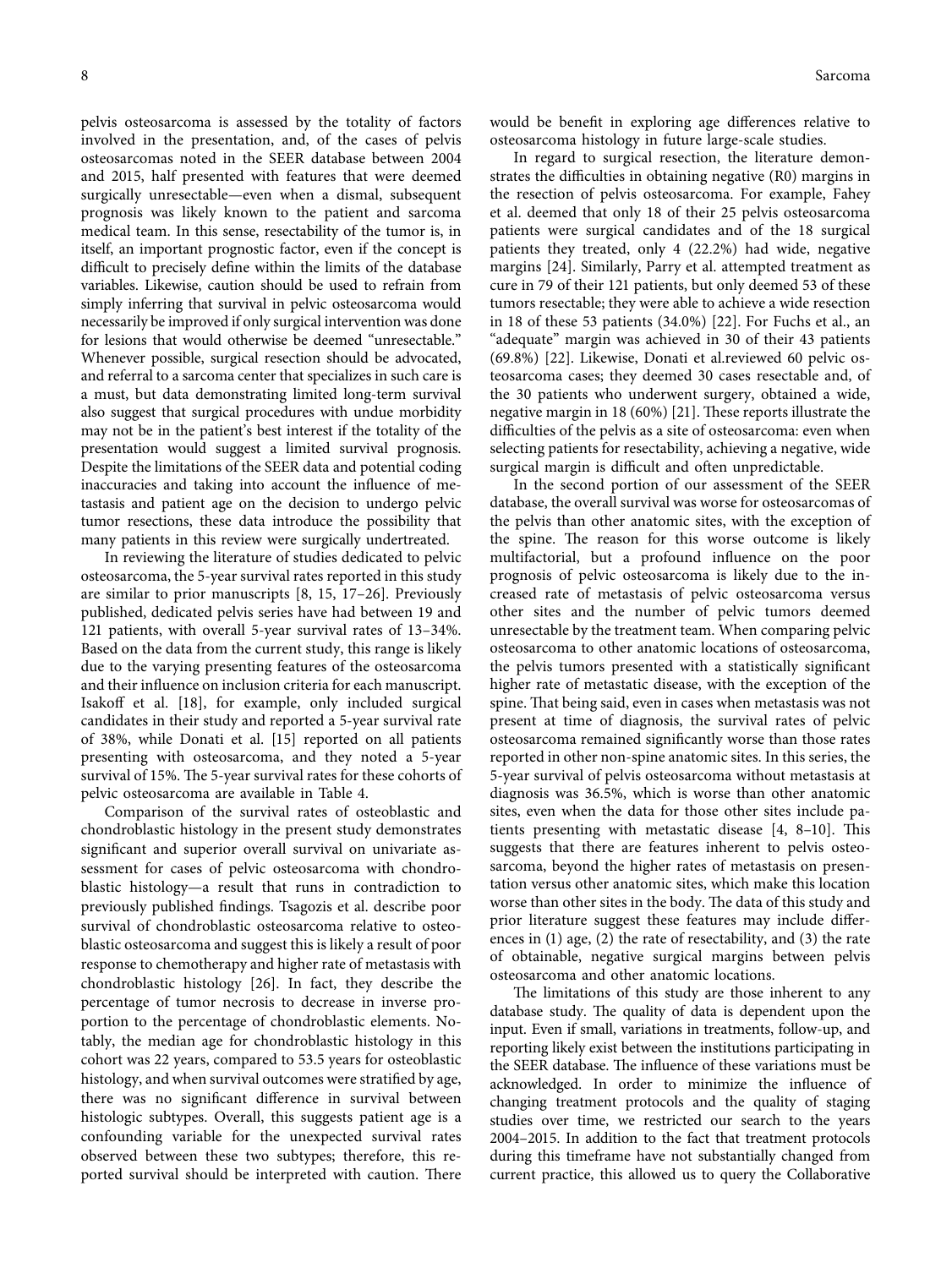<span id="page-8-0"></span>

| Study           | Years reviewed | $\boldsymbol{n}$ | 5-year overall survival | 5-year overall survival—surgical candidates |
|-----------------|----------------|------------------|-------------------------|---------------------------------------------|
| Current study   | 2004-2015      | 292              | 26.5%                   | 39.6%                                       |
| Parry et al.    | 1983-2014      | 121              | 27.2%                   |                                             |
| Donati et al.   | 1978-1998      | 60               | 15%                     | 30%                                         |
| Fahey et al.    | 1967-1990      | 25               | 20%                     |                                             |
| Fuchs et al.    | 1983-2003      | 43               |                         | 38%                                         |
| Grimer et al.   | 1971-1996      | 36               | 18%                     | 41%                                         |
| Ham et al.*     | 1978-1995      | 40               | 26%                     | 35%                                         |
| Isakoff et al.* | 1993-2005      | 26               |                         | 38%                                         |
| Kawai et al.    | 1977-1994      | 40               | 34%                     | 41%                                         |
| Ozaki et al.    | 1979-1998      | 67               | 27%                     | 41%                                         |
| Saab et al.     | 1970-2004      | 19               | 26%                     |                                             |
| Song et al.     | 1990–2006      | 41               | 29%                     | 56%                                         |

<sup>∗</sup>Survival for stage IIB only—stage III was excluded in survival analysis.

Stage variables for the tumor. Despite this limited and recent collection period, the data remained with gaps in reporting, which could affect the quality of the data. For example, 92 out of 292 pelvis osteosarcoma patients had no information on tumor size. Whether these missing data would alter the tumor size data reported is not known, as a nonreport could simply be random, or it could be associated with an unknown factor that is not found in the data. In addition, the codes in the SEER database can be left to interpretation, influencing the meaning of the data. Perhaps, the most striking example of this was found in the surgical intervention data. Surgical code 53 is listed as "Hemipelvectomy, NOS." This could either be an internal or external hemipelvectomy. Thirty cases were coded with the 53 code, and other cases were similarly coded with unclear procedures, limiting the ability to interpret the nature of surgical interventions and their influence on outcomes. However, given the rare nature of osteosarcoma, and pelvis osteosarcoma in particular, this database study does provide an opportunity to assess a patient series that is larger than any single institution would be able to present in a reasonably narrow span of time.

#### **5. Conclusion**

The SEER database indicates pelvic osteosarcomas typically present as high-grade tumors, with a size greater than 8 cm, extension beyond the originating bone, high likelihood of metastatic disease at diagnosis, and a potential limited ability of disease to be addressed surgically. The survival rates of primary osteosarcoma of the pelvis are poor and demonstrate lower survival than primary osteosarcomas from other anatomic locations, in large part due to higher rates of metastatic disease and older age at presentation, larger tumor size, and lower rates of surgical resection compared to other anatomic sites. These findings clarify conditions affecting disease prognosis and highlight the importance of understanding appropriate criteria for oncologic resection of pelvic sarcomas.

#### **Data Availability**

The data used in this study are found in the publically available Surveillance, Epidemiology, and End Results database and are available for independent review.

#### **Conflicts of Interest**

The authors declare that they have no conflicts of interest.

#### **References**

- [1] J. Ritter and S. S. Bielack, "Osteosarcoma," *Annals of Oncology*, vol. 21, no. 7, pp. vii320–vii325, 2010.
- [2] C. A. S. Arndt and W. M. Crist, "Common musculoskeletal tumors of childhood and adolescence," *New England Journal of Medicine*, vol. 341, no. 5, pp. 342–352, 1999.
- [3] J. S. Biermann, W. Chow, D. R. Reed et al., "NCCN guidelines insights: bone cancer, version 2.2017," *Journal of the National Comprehensive Cancer Network*, vol. 15, no. 2, pp. 155–167, 2017.
- [4] S. S. Bielack, B. Kempf-Bielack, G. Delling et al., "Prognostic factors in high-grade osteosarcoma of the extremities or trunk: an analysis of 1,702 patients treated on neoadjuvant cooperative osteosarcoma study group protocols," *Journal of Clinical Oncology*, vol. 20, no. 3, pp. 776–790, 2002.
- [5] H. D. Dorfman and B. Czerniak, "Bone cancers," *Cancer*, vol. 75, no. 1, pp. 203–210, 1995.
- [6] K. R. Duchman, Y. Gao, and B. J. Miller, "Prognostic factors for survival in patients with high-grade osteosarcoma using the surveillance, epidemiology, and end results (SEER) program database," *Cancer Epidemiology*, vol. 39, no. 4, pp. 593–599, 2015.
- [7] M. E. Anderson, "Update on survival in osteosarcoma," *Orthopedic Clinics of North America*, vol. 47, no. 1, pp. 283–292, 2016.
- [8] L. Mirabello, R. J. Troisi, and S. A. Savage, "Osteosarcoma incidence and survival rates from 1973 to 2004: data from the surveillance, epidemiology, and end results program," *Cancer*, vol. 115, no. 7, pp. 1531–1543, 2009.
- [9] J. C. Friebele, J. Peck, X. Pan, M. Abdel-Rasoul, and J. L. Mayerson, "Osteosarcoma: a meta-analysis and review of the literature," *American Journal of Orthopedics (Belle Mead, N.J.)*, vol. 44, no. 12, pp. 547–553, 2015.
- [10] L. Kager, A. Zoubek, U. Pötschger et al., "Primary metastatic osteosarcoma: presentation and outcome of patients treated on neoadjuvant cooperative osteosarcoma study group protocols," *Journal of Clinical Oncology*, vol. 21, no. 10, pp. 2011–2018, 2003.
- [11] E. E. Pakos, A. D. Nearchou, R. J. Grimer et al., "Prognostic factors and outcomes for osteosarcoma: an international collaboration," *European Journal of Cancer*, vol. 45, no. 13, pp. 2367–2375, 2009.